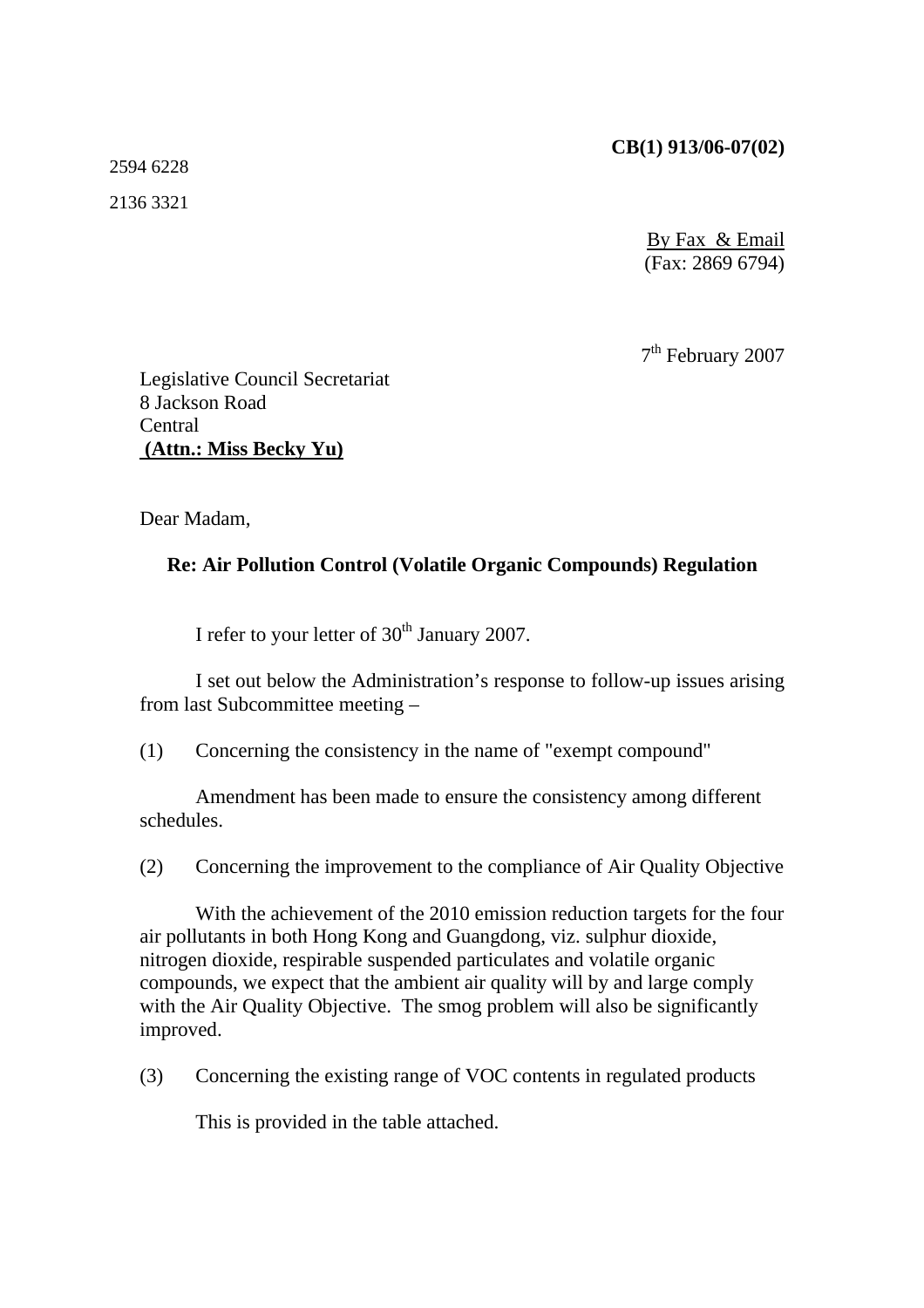(4) Concerning the manpower and financial resources for enforcement

 The Environmental Protection Department has earmarked HK\$2.7 million per year for a dedicated team to enforce the provisions of the Regulation. The enforcement will include taking random samples of regulated products for testing to ensure compliance with the Regulation. The Government Laboratory has been provided HK\$3.51 million for acquiring the necessary equipment.

### (5) Concerning flat coatings and the review of the Regulation

 The proposed maximum limit of VOC content for flat coatings (50 grams per litre) will effectively only allow for the sales of water-based paints with the most advanced formulation. It is already the most stringent standard among advanced countries. It will only come into force by  $1<sup>st</sup>$  July 2008 in California. The trade has to be given sufficient time to re-formulate their paints and change the existing use practice. Nevertheless, the Administration will review the adequacy of the Regulation after implementation as planned earlier.

 As agreed at last meeting, the Administration has arranged to publish the revised Regulation in Gazette on 9<sup>th</sup> February. The relevant Legislative Council Brief has also been issued.

Yours faithfully,

 (SHIU Lik-king) *for Director of Environmental Protection* 

**Internal**  $AD(AP)$  $P(AP)$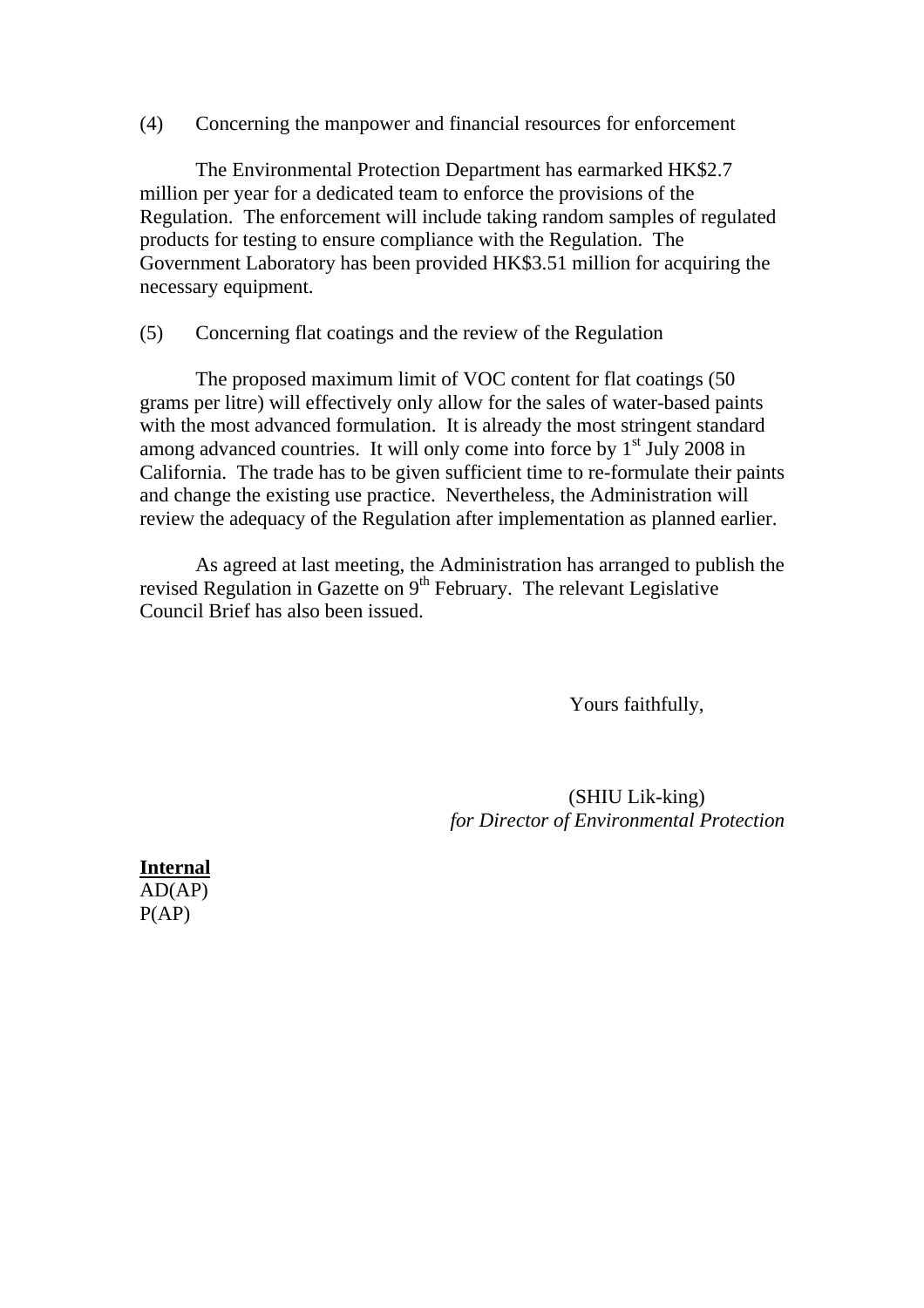## **TABLES TO SHOW VOC CONTENTS OF REGULATED PRODUCTS ON THE HONG KONG MARKET**

# **For Regulated Paints**

*(VOC Limits expressed in grams per litre)* 

|                                 | HK proposed VOC Limits and |          |          |             |                    |
|---------------------------------|----------------------------|----------|----------|-------------|--------------------|
|                                 | <b>Effective Dates</b>     |          |          | California  | <b>VOC Content</b> |
| <b>Regulated Paints</b>         | 1 Jan                      | 1 Jan    | 1 Jan    | Standard    | of Products on     |
|                                 | 2008                       | 2009     | 2010     |             | <b>HK Market</b>   |
|                                 | (Part 2)                   | (Part 3) | (Part 4) |             |                    |
| Aluminium roof coatings         | 250                        |          |          | 250         | $~1$ - 500         |
| Below-ground wood preservatives | 350                        |          |          | 350         | ~1.350             |
| <b>Bond breakers</b>            | 350                        |          |          | 350         | ~1.350             |
| Clear brushing lacquers         | 650                        |          |          | $680^{(1)}$ | $610 - 650$        |
| Clear wood finishes (sanding    |                            |          |          |             |                    |
| sealers)                        | 150                        |          |          | $275^{(1)}$ | $250 - 770$        |
| Concrete-curing compounds       | 350                        |          |          | 350         | ~1.550             |
| Dry-fog coatings                | 400                        |          |          | 400         | ~100               |
| Fire-proofing exterior coatings | 350                        |          |          | 350         | ~1.450             |
| Graphic arts (sign) coatings    | 500                        |          |          | 500         | $\sim 500$         |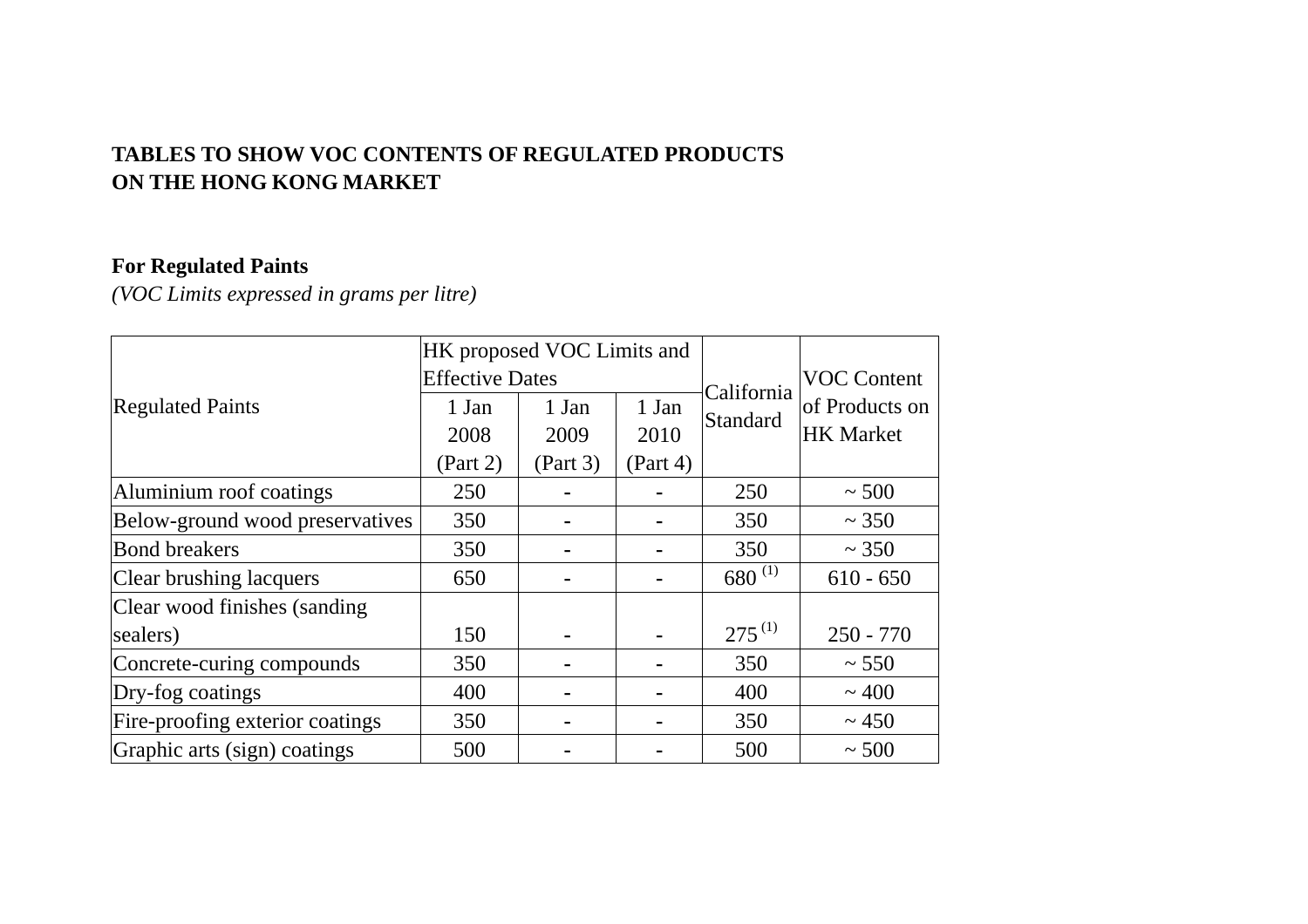| Interior stains                 | 250 |                | 250 | ~250       |
|---------------------------------|-----|----------------|-----|------------|
| Magnesite cement coatings       | 450 | ۰              | 450 | ~100       |
| <b>Mastic coatings</b>          | 300 |                | 300 | ~100       |
| Other architectural coatings    | 250 | $\blacksquare$ | 250 | n.a.       |
| <b>Pigmented lacquers</b>       | 275 | $\blacksquare$ | 275 | ~100       |
| Recycled coatings               | 250 |                | 250 | ~250       |
| Roof coatings (exposed)         | 50  | ۰              | 50  | ~100       |
| Roof coatings (non-exposed)     | 250 |                | 250 | ~100       |
| Shellacs (clear)                | 730 |                | 730 | ~1730      |
| Shellacs (pigmented)            | 550 | $\blacksquare$ | 550 | ~550       |
| Specialty primers               | 350 | ۰              | 350 | ~100       |
| <b>Stains</b>                   | 100 |                | 100 | ~1.350     |
| Swimming pool coatings (other)  | 340 |                | 340 | ~1.340     |
| Swimming pool repair coatings   | 340 | ۰              | 340 | $~1$ 650   |
| Waterproofing concrete or       |     |                |     |            |
| masonry sealers                 | 400 |                | 400 | ~100       |
| Wood preservatives (other)      | 350 | $\blacksquare$ | 350 | ~1.350     |
|                                 |     |                |     |            |
| Fire-retardant coatings (clear) | Ē.  | 650            | 650 | ~1750      |
| Flat coatings                   |     | 50             | 50  | $\sim 100$ |
| Granite look-a-like coatings or |     |                |     |            |
| textured undercoaters           |     | 100            | 100 | ~120       |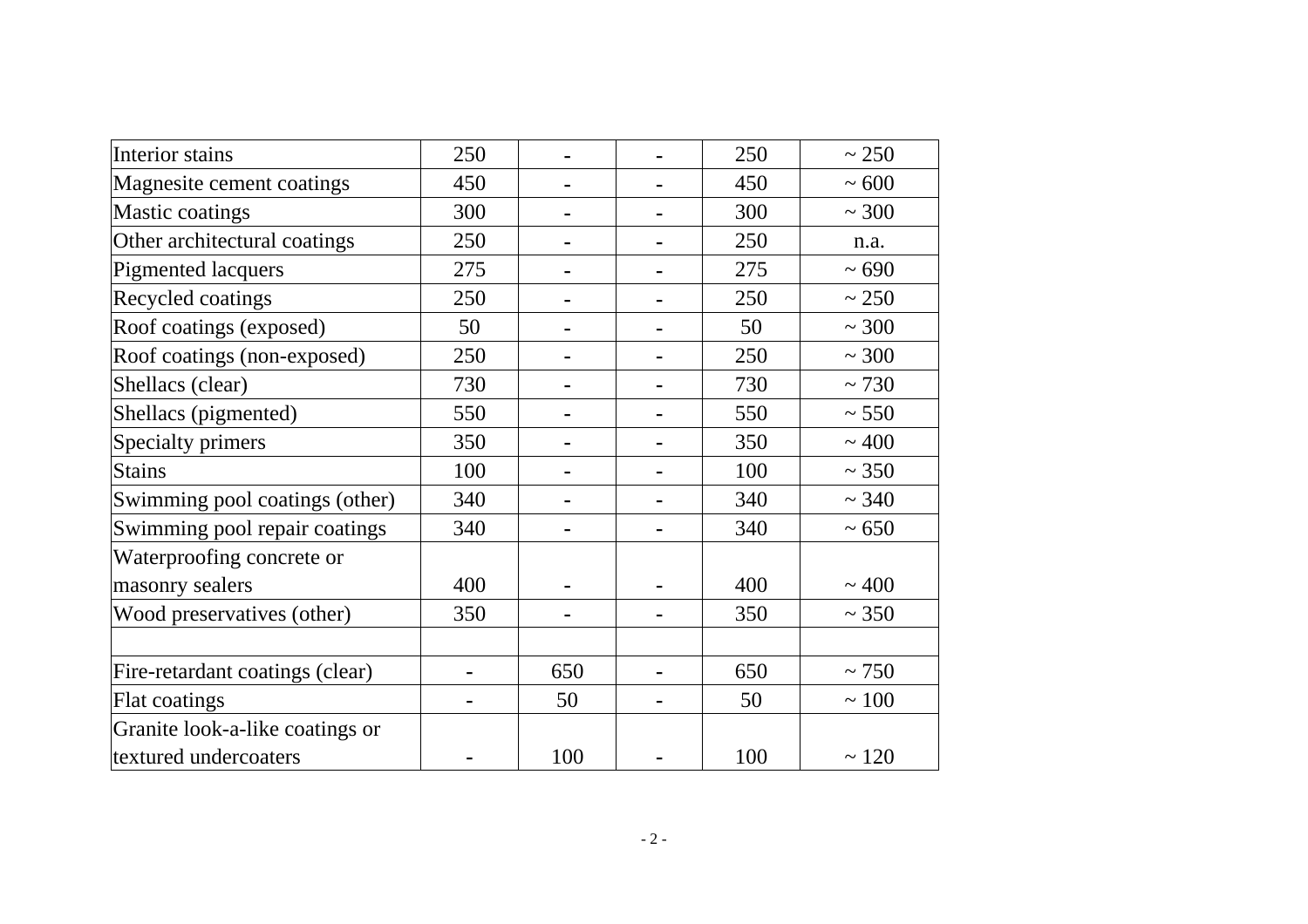| Japans or faux finishing coatings |                | 350 |     | 350         | ~1.380      |
|-----------------------------------|----------------|-----|-----|-------------|-------------|
| Multi-colour coatings             | ۰              | 250 |     | 250         | ~1.350      |
| Non-flat coatings                 |                | 150 |     | 150         | ~100        |
| Roof primers (bituminous)         | ۰              | 350 |     | 350         | 350 - 500   |
|                                   |                |     |     |             |             |
| Clear wood finishes (lacquers)    | ۰              |     | 550 | 550         | ~100        |
| Clear wood finishes (varnishes)   | $\blacksquare$ |     | 150 | $275^{(1)}$ | $250 - 550$ |
| Extreme high-gloss coatings for   |                |     |     |             |             |
| metal                             |                |     | 420 | 420         | ~170        |
| Fire-retardant coatings           |                |     |     |             |             |
| (pigmented)                       |                |     | 350 | 350         | ~1750       |
| Floor coatings                    |                |     | 250 | 250         | ~1490       |
| High-temperature industrial       |                |     |     |             |             |
| maintenance coatings              |                |     | 420 | 420         | ~590        |
| Industrial maintenance coatings   | ۰              |     | 250 | 250         | ~1.570      |
| Metallic pigmented coatings       |                |     | 500 | 500         | ~560        |
| Pre-treatment coatings for metal  | $\blacksquare$ |     | 420 | 420         | ~1750       |
| Pre-treatment wash primers        | ۰              |     | 420 | 420         | ~1750       |
| Primers, sealers and undercoaters | ۰              |     | 200 | 200         | ~1.380      |
| Quick-dry enamels                 |                |     | 250 | 250         | ~550        |
| Quick-dry primers, sealers and    |                |     |     |             |             |
| undercoaters                      |                |     | 200 | 200         | $~1$ - 500  |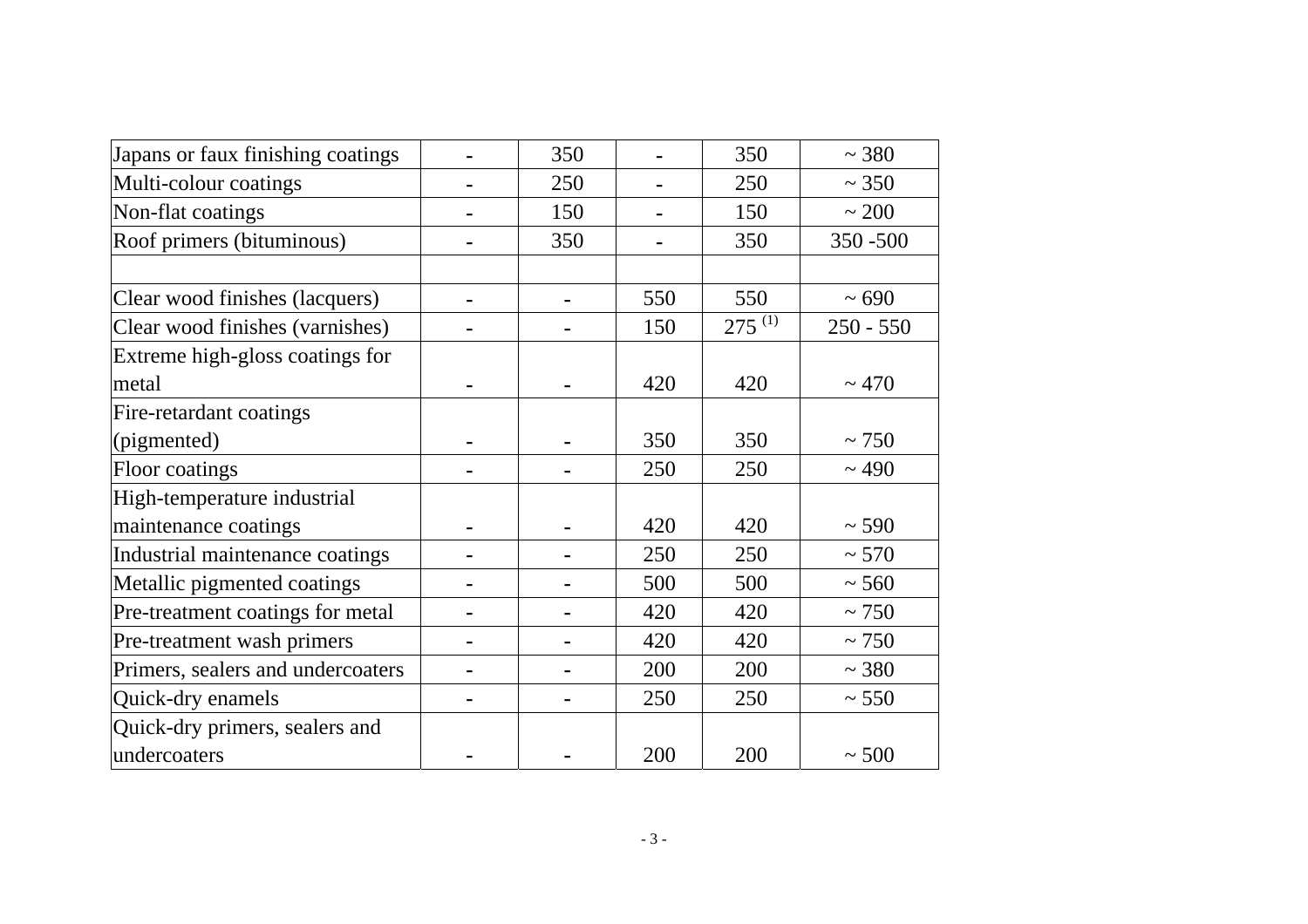| Rust preventative coatings        | $\blacksquare$ |                | 400 | 400 | ~1.450     |
|-----------------------------------|----------------|----------------|-----|-----|------------|
| Superior durability solvent-borne |                |                |     |     |            |
| coatings for metal                | ۰              | $\blacksquare$ | 420 | 420 | ~1.450     |
| Traffic coatings                  | $\blacksquare$ |                | 150 | 150 | $~1$ 660   |
| Waterproofing sealers             | $\blacksquare$ |                | 250 | 250 | ~100       |
| Zinc-rich industrial maintenance  |                |                |     |     |            |
| primers                           | $\blacksquare$ |                | 250 | 250 | $~1$ - 520 |
|                                   |                |                |     |     |            |
| Low-solids coatings               |                |                | 120 | 120 | n.a        |

(1) The trade has proposed these limits as they have already been achieved in the local market.

 $n.a = not available$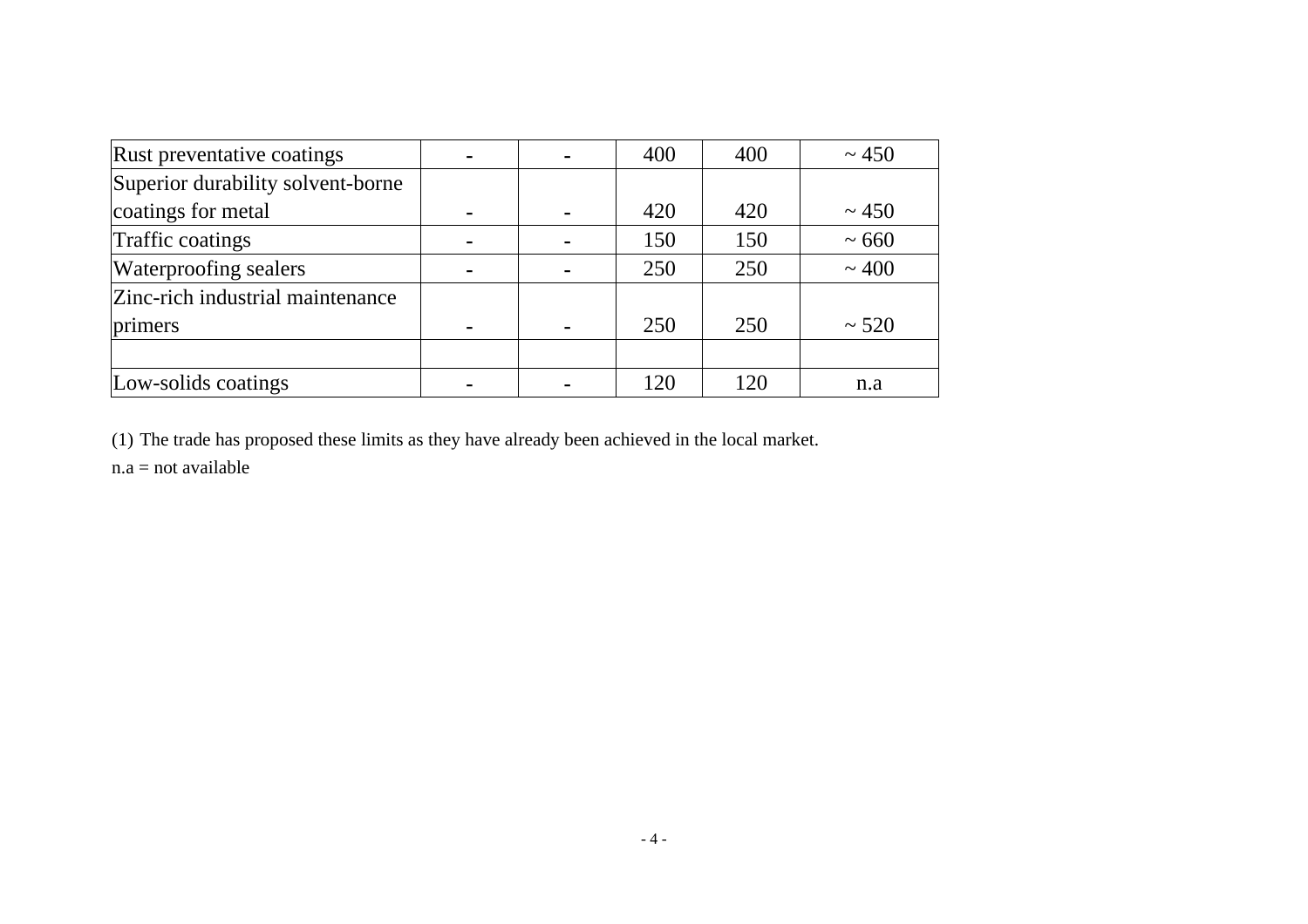# **For Regulated Printing Inks**

*(VOC Limits expressed in grams per litre)* 

|                                   | <b>HK Proposed VOC</b> |          |            |                    |
|-----------------------------------|------------------------|----------|------------|--------------------|
|                                   | Limits and             |          | California | <b>VOC Content</b> |
| <b>Regulated Printing Ink</b>     | <b>Effective Dates</b> |          |            | of Product on      |
|                                   | 1 Apr                  | 1 Jan    | Standard   | <b>HK Market</b>   |
|                                   | 2007                   | 2009     |            |                    |
|                                   | (Part 2)               | (Part 3) |            |                    |
| Flexographic fluorescent ink      | 300                    |          | 300        | n.a.               |
| Flexographic ink non-porous       |                        |          |            |                    |
| substrate                         | 300                    |          | 300        | $30 - 300$         |
| Flexographic ink porous           | 225                    |          |            |                    |
| substrate                         |                        |          | 225        | n.a.               |
| Letterpress ink                   | 300                    |          | 300        | $200 - 300$        |
| Lithographic ink (except heatset) |                        |          |            |                    |
| ink)                              | 300                    |          | 300        | $170 - 320$        |
| Gravure ink                       |                        | 300      | 300        | n.a.               |
| Screen printing ink               |                        | 400      | 400        | $~1$ – 650         |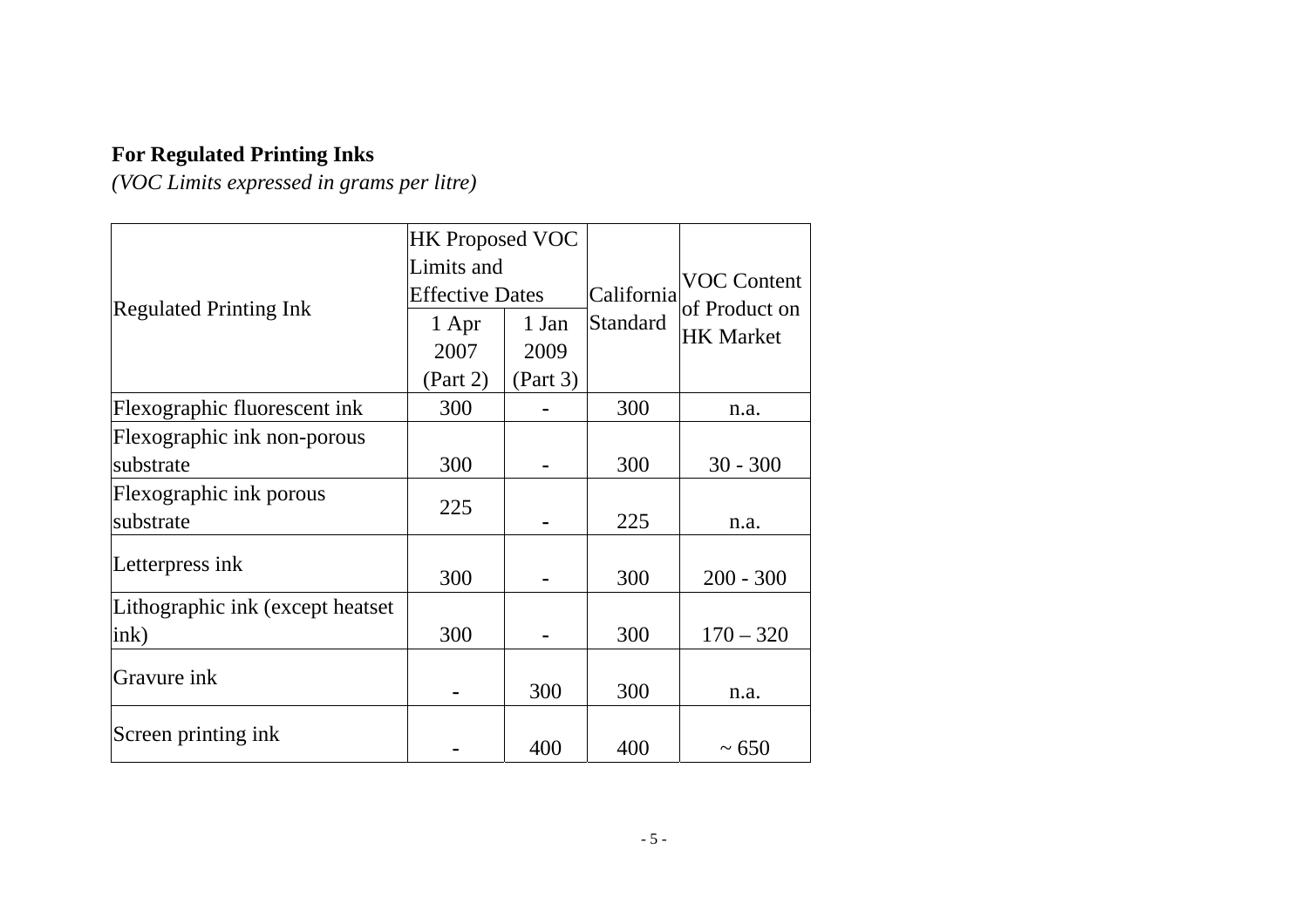# **For Regulated Consumer Products**

*(VOC Limits expressed in weight %)* 

|                                                        |                           | HK proposed VOC Limits<br>and Effective Dates |                           |                               | <b>VOC</b><br>Content                          |
|--------------------------------------------------------|---------------------------|-----------------------------------------------|---------------------------|-------------------------------|------------------------------------------------|
| <b>Regulated Consumer Products</b>                     | 1 Apr<br>2007<br>(Part 2) | 1 Jan<br>2008<br>(Part 3)                     | 1 Jan<br>2009<br>(Part 4) | California<br><b>Standard</b> | (weight $%$ )<br>of Product<br>on HK<br>Market |
| <b>Air Freshener</b>                                   |                           |                                               |                           |                               |                                                |
| Air freshener in the form of<br>liquid or pump spray   |                           |                                               | 18                        | 18                            | $0.1 - 51$                                     |
| Air freshener in the form of<br>solid or gel           |                           |                                               | 3                         | 3                             | $0.002 - 100$                                  |
| Double phase aerosol air<br>freshener                  |                           | 25                                            |                           | 25                            | $\sim$ 30                                      |
| Dual purpose aerosol air<br>freshener and disinfectant |                           | 60                                            |                           | 60                            | 84-100                                         |
| Single phase aerosol air<br>freshener                  |                           | 30                                            |                           | 30                            | $10 - 100$                                     |
| <b>Floor Wax Stripper</b>                              |                           |                                               |                           |                               |                                                |
| For heavy build-up of polish                           |                           | 12                                            |                           | 12                            | $4.5 - 5.4$                                    |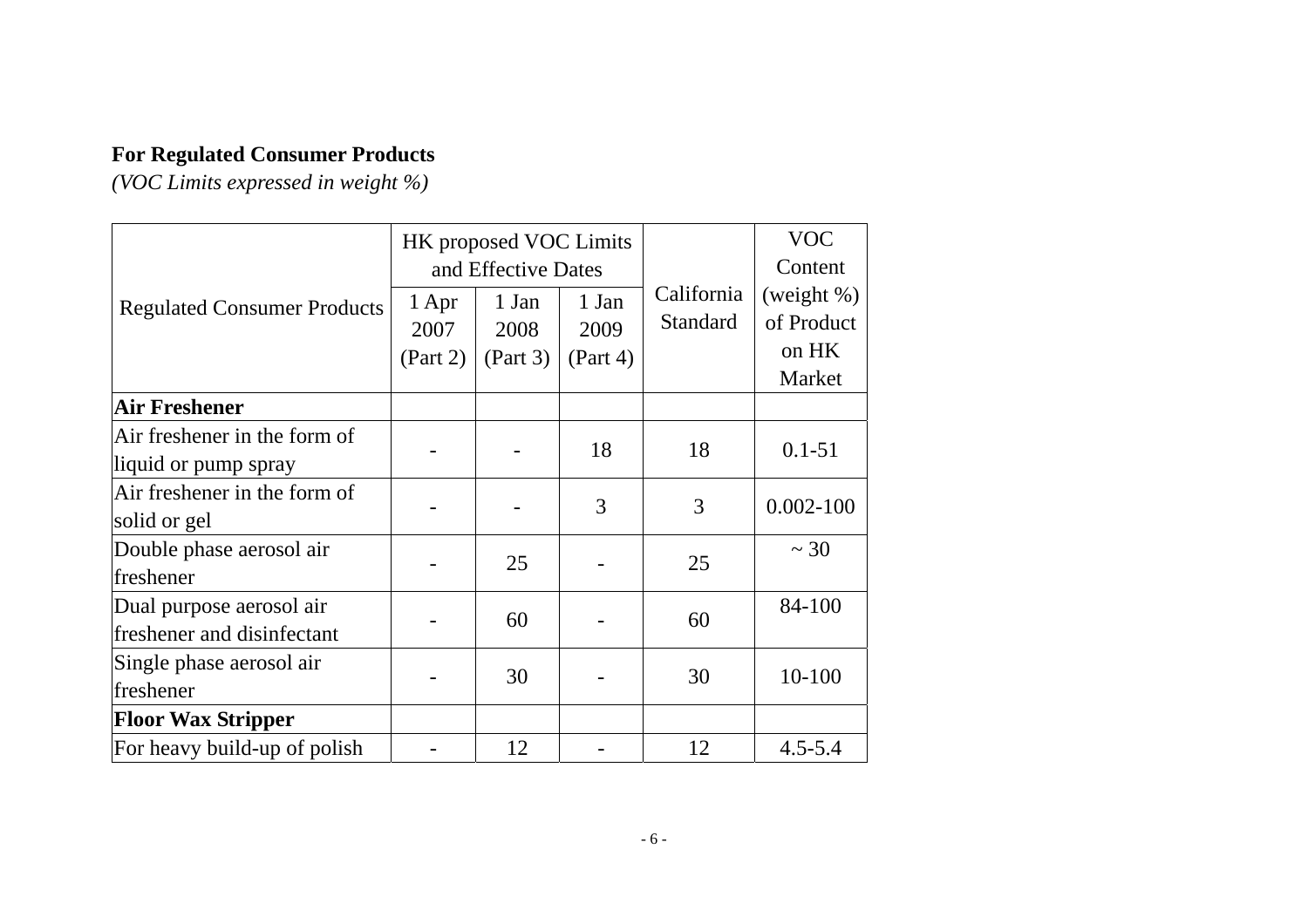| For light or medium build-up           |    | 3  |    | 3  | negligible |
|----------------------------------------|----|----|----|----|------------|
| of polish                              |    |    |    |    |            |
| <b>Hairspray</b>                       | 80 |    | 55 | 55 | 50-97      |
| <b>Insect Repellent</b>                |    |    |    |    |            |
| Aerosol insect repellent               |    |    | 65 | 65 | 64-85      |
| <b>Insecticide</b>                     |    |    |    |    |            |
| Aerosol crawling bug                   |    |    | 15 | 15 | 94-99      |
| insecticide                            |    |    |    |    |            |
| Aerosol flying bug insecticide         |    |    | 25 | 25 | 47-99      |
| Aerosol lawn and garden<br>insecticide |    | 20 |    | 20 | <b>NA</b>  |
| Flea and tick insecticide              |    | 25 |    | 25 | $\sim$ 25  |
| Insecticide fogger                     |    | 45 |    | 45 | $0.5 - 32$ |
| <b>Multi-purpose Lubricant</b>         |    |    |    |    |            |
| (excluding product in the              |    | 50 |    | 50 | 45-70      |
| form of solid and semi-solid)          |    |    |    |    |            |